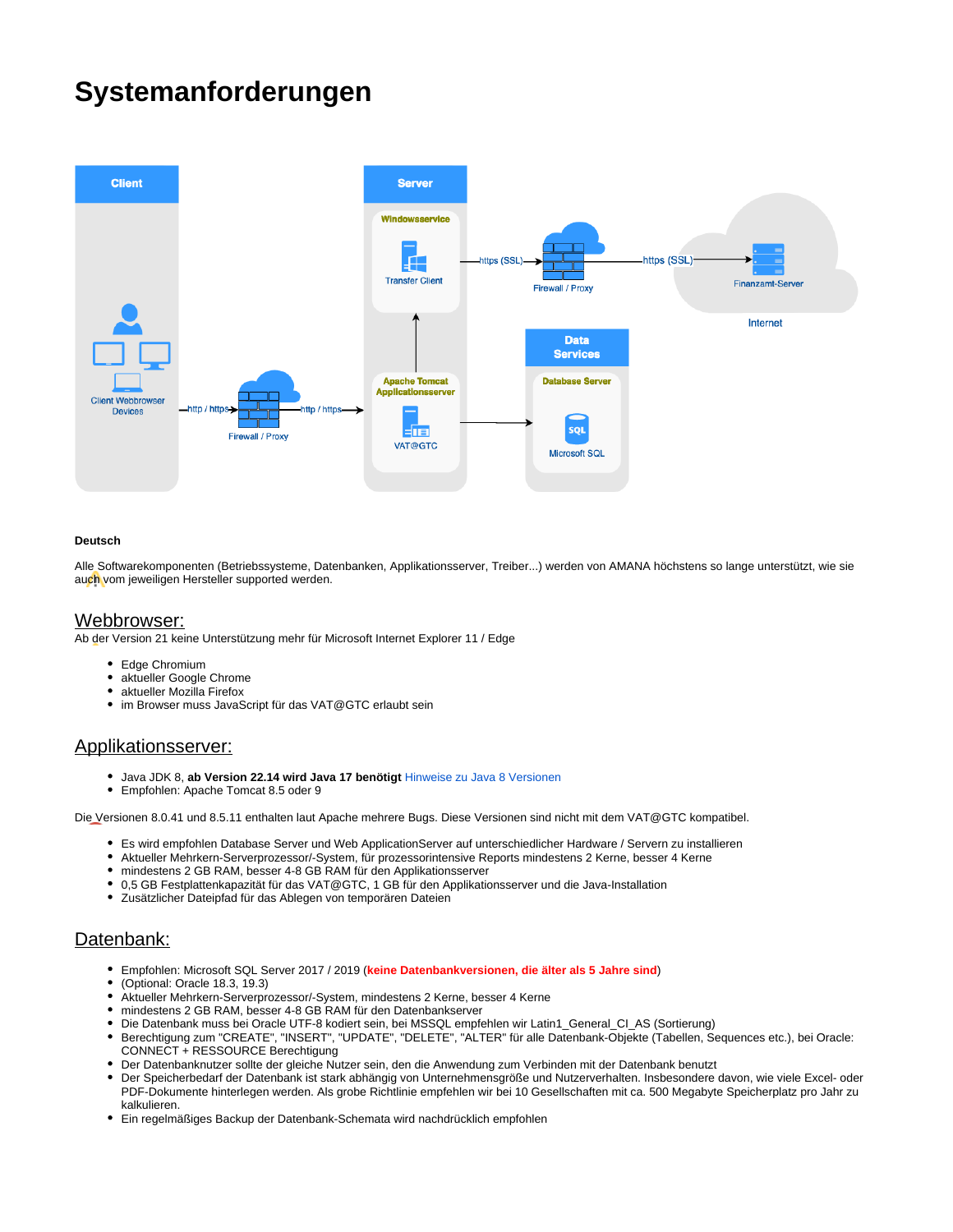# TransferClient:

- Windows Plattform
- .NET Framework 4.7.2
- $\bullet$ Microsoft Visual C++ 2017 Redistributable Package x86 bzw. x64 (Download unter<https://visualstudio.com/downloads> ganz unten)
- $\bullet$ Schnittstelle zum VAT@GTC (für Nutzung des Webservices), beispielsweise über Port 7777  $\bullet$ 
	- Voraussetzung für den Versand ist eine Verbindung ins Internet über Port 443 auf die folgenden Adressen:
		- [datenannahme1.elster.de](http://datenannahme1.elster.de/)
		- [datenannahme2.elster.de](http://datenannahme2.elster.de/)
		- [datenannahme3.elster.de](http://datenannahme3.elster.de/)
		- [datenannahme4.elster.de](http://datenannahme4.elster.de/)

Bestandteil des Amana TransferClient ist der Elster-Rich-Client [ERiC]. Dies ist eine geschlossene C-Bibliothek, die von der Finanzverwaltung zur Verfügung gestellt wird. AMANA hat keinen Einfluss auf Entwicklung und Funktionsumfang. Die Finanzverwaltung erhöht jedes Jahr die Mindestversionsanforderung. Daher ist zwingend ein VAT@GTC und TransferClient **Update zum Jahreswechsel** erforderlich, wenn ab Januar /Februar eine elektronische Steueranmeldung versendet werden soll.

Die ERiC API ermöglicht den Einsatz eines Proxys unter Angabe entsprechender Parameter [Host, Port, Username, Password, Authentication Method]. Die Verwendung einer **Proxy Auto-Config Datei** wird seitens der ERiC API **nicht unterstützt**.

# VAT-Audit:

# **SAP Infrastruktur**

- SAP ERP 6.0 / HANA
- AMANA ABAP "Z\_READ\_TABLE\_RFC" auf allen SAP Servern
- (technischer) SAP-Account mit Leserechten für den Zugriff über JavaConnector (JCo) auf min. folgende SAP-Tabellen:

| <b>Stammdaten</b>                                                  | Bewegungsdaten                                           |
|--------------------------------------------------------------------|----------------------------------------------------------|
| KNA1<br>LFA1                                                       | <b>BKPF</b><br><b>BSEG</b><br><b>BSEC</b><br><b>BSET</b> |
| Eine Erweiterung der Liste kann sich durch neue Prüfungen ergeben. |                                                          |

#### **DataGate-Datenbank**

- Oracle / MSSQL
- Größe je nach erwartetem Umfang (30GB+), ggf. pro SAP eine Datenbank
- $\bullet$ Neben Berechtigungen für CRUD-Operationen auch für ALTER und DROP, dynamische Aufbaumöglichkeit der Tabellenstruktur notwendig

### **Applikationsserver (als Ergänzung zu Core-Voraussetzungen)**

- Installation zusammen mit Core-Anwendung
- min. 8 GB RAM, besser 16 GB
- min. 4-Kern-Serverprozessor

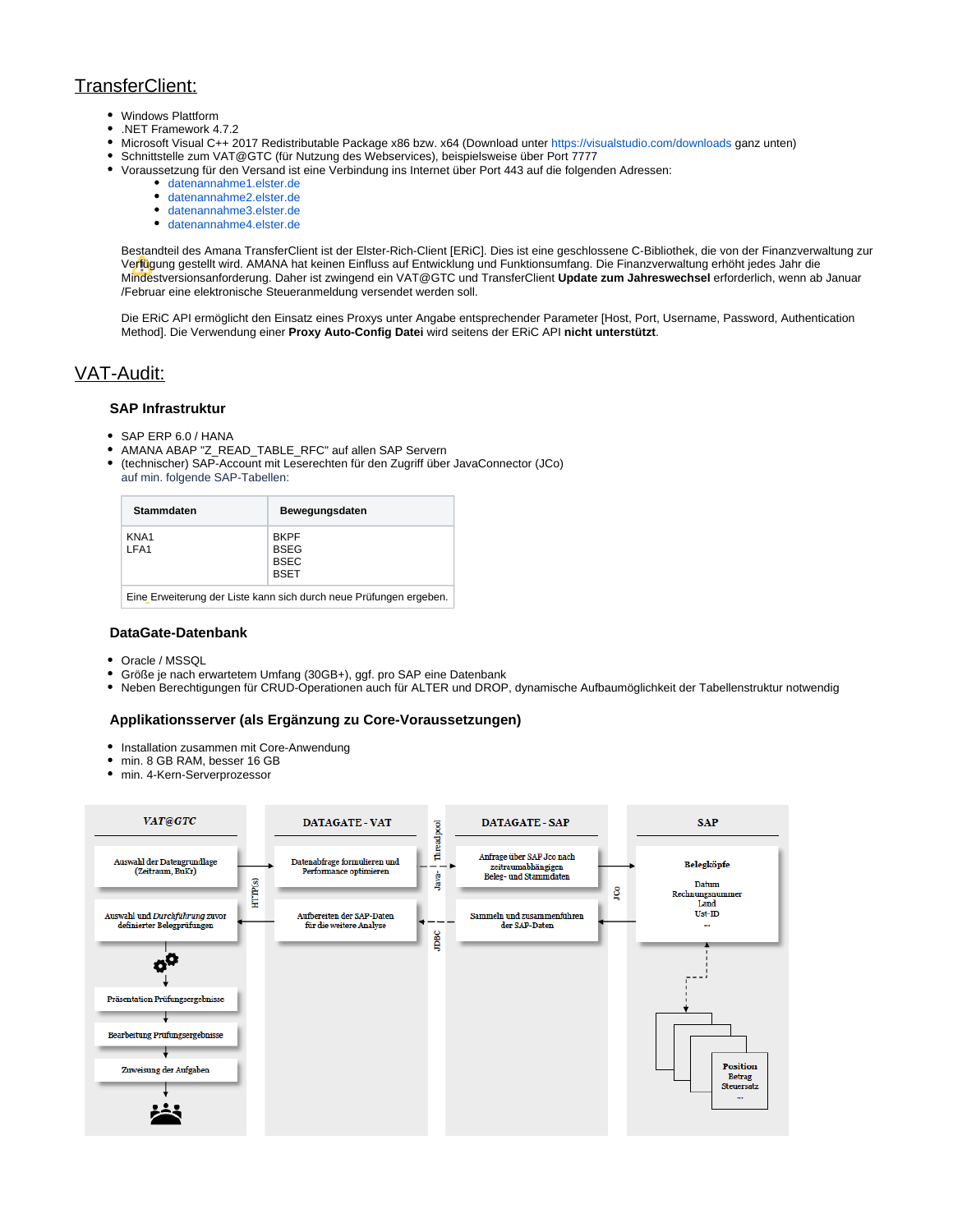#### **English**

All software components (operating systems, databases, application servers, drivers ...) are supported by AMANA for as long as they are supported by the manufacturer.

### Webbrowser:

From version 21 onwards, no support for Microsoft Internet Explorer 11 / Edge

- Edge Chromium
- current Google Chrome
- current Mozilla Firefox
- JavaScript must be allowed in browser for VAT@GTC

# Application server:

- Java JDK 8, **from version 22.14 Java 17 is required** [Informations about Java 8 versions](https://docs.amana.de/display/GTCD/Hinweise+zu+Java+8%2C+Oracle+und+OpenJDK)
- Recommended: Apache Tomcat 8.5 or 9
	- The versions 8.0.41 and 8.5.11 contain according to Apache several bugs. These versions are not compatible with VAT@GTC.
- It is recommended to install Database Server and Web ApplicationServer on different hardware / servers
- Current multi-core server processor, for processor-intensive reports are at least 2 cores recommended, better 4 cores
- at least 2 GB RAM, better 4-8 GB RAM for the application server
- 0.5 GB disk space for the VAT@GTC and 1 GB for the application server and the Java installation
- Additional file path for storing temporary files

# Database:

- Recommended: Microsoft SQL Server 2017 / 2019 (**no database versions older than 5 years**)
- (Optional: Oracle 18.3, 19.3)
- Current multi-core server processor, at least 2 cores recommended, better 4 cores
- at least 2 GB RAM, better 4-8 GB RAM for the database server
- The database must be UTF-8 encoded by Oracle, for MSSQL we recommend sorting: Latin1\_General\_CI\_AS
- Authorization for "CREATE", "INSERT", "UPDATE", "DELETE", "ALTER" on all database objects (tables, sequences etc.), for Oracle: CONNECT + RESSOURCE permission
- The database user should be the same as the one used by the application to connect to the database
- The storage requirements of the database depend heavily on company size and user behavior. In particular, how many Excel or PDF documents will be uploaded. Guiding principle is we recommend to calculate at 10 companies with about 500 megabytes of storage space per year.
- A regular backup of the database schemas is strongly recommended

# TransferClient:

- Windows Plattform
- .NET Framework 4.7.2
- Microsoft Visual C++ 2017 Redistributable Package x86 bzw. x64 (Download via [https://visualstudio.com/downloads\)](https://visualstudio.com/downloads)
- Interface to VAT@GTC (for using the web service), for example via port 7777
- For sending VAT declarations you need a connection to the internet via port 443 to the following addresses:
	- [datenannahme1.elster.de](http://datenannahme1.elster.de/)
	- [datenannahme2.elster.de](http://datenannahme2.elster.de/)
	- [datenannahme3.elster.de](http://datenannahme3.elster.de/)
	- [datenannahme4.elster.de](http://datenannahme4.elster.de/)

Part of the Amana TransferClient is the Elster-Rich-Client [ERiC]. This is a closed source C-library provided by the tax authorities. AMANA has no influence on development and functionality. The financial administration increases the minimum version requirement every year. Therefore, VAT@GTC and TransferClient needs at least on update each year.

The ERiC API allows the use of a proxy with appropriate parameters [Host, Port, Username, Password, Authentication Method]. The use of a proxy auto-config file is not supported by the ERiC API.

# VAT-Audit:

#### **SAP infrastructure**

- SAP ERP 6.0 / HANA
- AMANA ABAP "Z\_READ\_TABLE\_RFC" on all SAP servers
- (technical) SAP account with read permissions for access via JavaConnector (JCo) to at least the following SAP tables:

| master data | transaction data |
|-------------|------------------|
|             |                  |